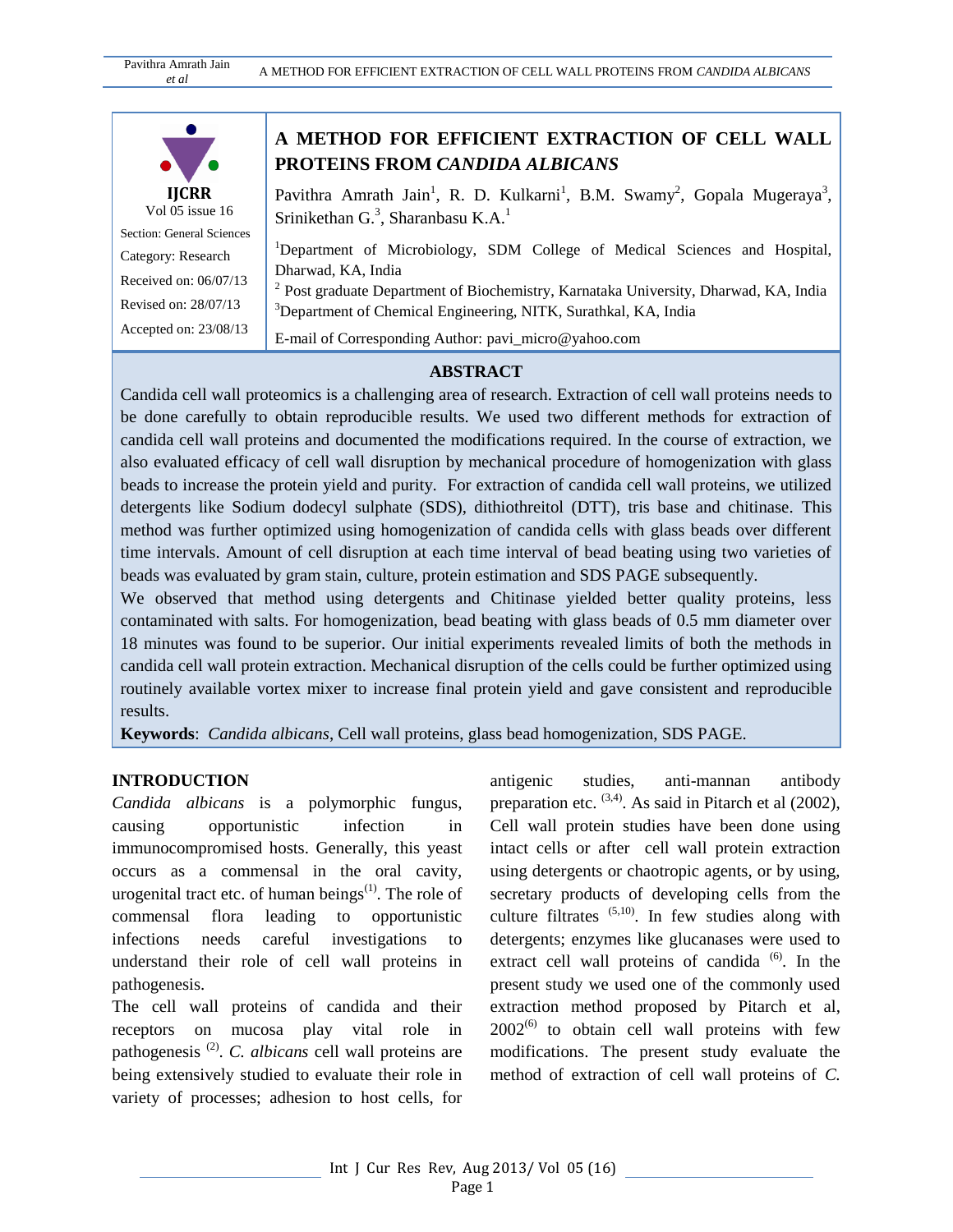*albicans* described by Pitarch et al (2002) and the improvements made to the original procedure.

# **OBJECTIVES**

The following objectives were pursued in the study:

- 1. To evaluate two different methods of candida cell wall protein extraction.
- 2. To standardize the glass bead homogenization technique.

## **MATERIALS AND METHODS**

## *C. albicans* **growth conditions:**

The study was conducted at SDM College of Medical Sciences & Hospital, Dharwad and Department of Chemical Engineering, National Institute of Technology Karnataka, Suratkal from August 2011 to November 2011.

*C. albicans* was grown in yeast nitrogen broth for 30 hrs at 35  $\mathrm{^{\circ}C}$  in shaking incubator (Rotek, BOD Cooling Incubator Shaker ROSI-1) at 150 rpm, to limit the growth to stationary phase. The culture was centrifuged and candida cells were washed 3 times with distilled water in a cold centrifuge (Eppendorf India Centrifuge 5415 R) at 14,000 rpm at  $4^{\circ}$ C. The washed cells were processed for cell wall protein extraction method by Pitarch et al. 2002  $(6)$ .

## **Cell Wall Protein Extraction Method by Pitarch et al. (2002) (6):**

Cells were washed initially with lysis buffer (10 mM Tris HCl, pH 7.4, containing 1 mM PMSF) 5 times and homogenized with glass beads for 10 minutes. The lysate was washed again with distilled water and centrifuged. The pellet was successively washed in 5%, 2% and 1% NaCl and then with cold distilled water 5 times each and then boiled in extraction buffer (50 mM Tris HCl, pH 8.0, 0.1 M EDTA, 2% SDS, 10 mM DTT) and cooled. Boiling step was again repeated similarly for one time. Tubes were cooled to room temperature (RT) and pellet was washed again with 0.1 mM sodium acetate buffer. Resulting pellet was suspended in extraction buffer and treated with chitinase (Sigma, Aldrich) (2 units, 0.2 ml) overnight  $(18 \text{ hrs})$  at  $37 \text{ °C}$ . The suspension was pelleted down by centrifugation and the pellet was washed in cold distilled water five times followed by 0.1 M sodium acetate buffer, pH 5.5 ten times. Finally, resulting proteins in the pellets were precipitated by tri-chloro acetic acid (6%).

# **Optimization of Pitarch et al (2002) (6) method, by standardization of Glass beads homogenization step:**

The protein concentration of the extracts in method by Pitarch *et al.* (2002) was estimated by Folin Lowry's method using bovine serum albumin (BSA) as a standard. [11] The proteins were then subjected to gradient SDS PAGE (10- 17%). Method by Pitarch *et al.* (2002) though gave better band quality; there were vertical streaks in the bands observed  $<sup>(6)</sup>$ . The protein extracted after</sup> gram staining showed the presence of intact cells remaining. Due to unavailability of bead beating instrument in our laboratory, we had used simple vortexer in initial extraction procedures. Therefore, method by Pitarch *et al.* (2002)  $^{(6)}$  was further optimized using careful evaluation of glass bead beating homogenization procedure to aid the lysis of the tough candida cell walls. For standardization of homogenization with glass beads, one ml of washed pellet was again suspended in lysis buffer and adjusted to suggested turbidity for yeasts  $(12)$ . Ten ml screw capped sterile plastic tubes, were prefilled with beads up to roughly 10 mm height. To this 1 ml of the pellet adjusted to the required turbidity were added and tubes were cooled at -20 ºC for 30 minutes before being subjected to disruption.

Two types of beads were used, a 0.5 mm glass beads (HiMedia), and 3-5 mm diameter glass beads (HiMedia), separately. Proper head space was left for the beads and pellet to move freely during vortexing. The tubes were labelled as 0 min, 3 min, 6 min, 9 min, 12 min, 15 min and 18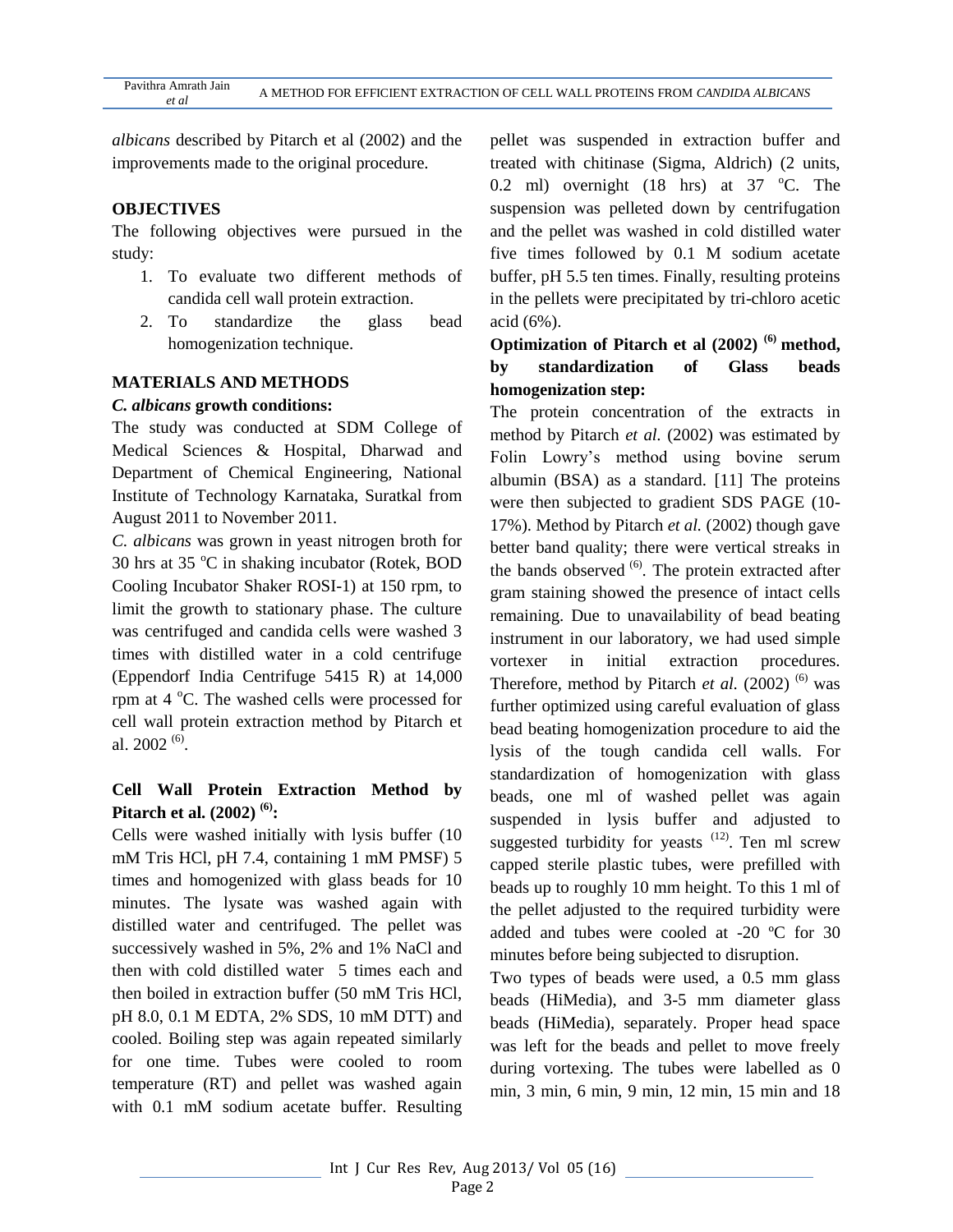min, accordingly bead beating was done for 3, 6, 9, 12, 15 and 18 minutes for respective tubes. The experiments were carried out separately for both 3-5 mm and 0.5 mm glass beads. The first tube labelled as 0 minutes, was not subjected to glass bead homogenization. Second tube onwards, the tubes were vortexed continually for 3 minutes then kept in the ice box to cool for 2 minutes before next vortexing. This was to minimize warming up of the suspension during homogenization, so as to avoid thermal disruption of proteins in the suspension. A 100 μl of extracted sample from each tube of bead homogenization experiment were diluted 1:10 times using sterile normal saline. A 10 μl quantity of the diluted sample was plated on to SDA by semi quantitative streak culture method. The plates were incubated at  $37 \degree$ C for 48 hrs. After incubation, number of colonies was carefully counted and candida colony count was estimated for 1 ml of direct sample. The results of both the techniques of bead beating were compared.

Pellets from all the different tubes were processed further with the next steps of extraction mentioned in Method by Pitarch *et al.*  $(2002)^{(6)}$ .

#### **Analysis of protein extraction procedures**

Representative samples from Method by Pitarch *et*   $al.$  (2002)<sup>(6)</sup>, homogenized with glass beads for various time intervals were analyzed for protein estimation by Folin Lowry method and the quality of extracted proteins was assessed by SDS-PAGE (10-17%), (MONOKIN, Techno Source, Mumbai) and microscopy. All the tests were conducted in duplicate.

## **SDS Gel electrophoresis**

Proteins were separated on SDS gel, according to the method explained previously with a few modifications (13). Samples were suspended and vortexed for 1 minute in a SDS sample buffer containing Tris-HCl pH 6.8, Glyceine, β-Mercaptoethanol, bromophenol blue, kept in a water bath at 95 $\degree$ C for 5 minutes and cooled to RT. Proteins were then separated in 10-17%

polyacrylamide gel using the discontinuous constant voltage of 120V for stacking gel and 150V for resolving gel. Resulting gel was stained with silver stain method and bands were compared with molecular weight marker run in the gel.

**Microscopic observation:** Extracted samples from each set of experiments were smeared, stained by gram stain and observed under 100 X objective. Disrupted yeast appeared as dark "ghost" cells while intact yeasts were refractile. The percentage of disruption of cells was calculated by counting ratio of disrupted cells to total no. of cells in 25 oil immersion fields.

## **RESULTS**

Table 1 shows effect of vortexing by two sizes of glass beads evaluated on two different strains of *Candida albicans* viz. RL-112 and CN-192. The parameters we used to evaluate the quality of cell disruption were percentage of disrupted cells protein concentration of the lysate, determination of viability of the cells and number of clear bands given by SDS-PAGE. The samples were initially homogenized by vortexing with glass beads. The resulting lysate was evaluated by gram stain and semi-quantitative culture on SDA and further subjected to extraction. The final yield was tested by protein estimation and SDS-PAGE electrophoresis.

The methods were intended to disrupt the cells maximally by increase in vortexing time. The percentage of disrupted cells increased proportionate to vortexing time. At 15 and 18 minutes the disruption was around 90% using 0.5 mm beads. Vortexing for all time periods showed that use of 0.5 mm beads was always better than 3- 5 mm beads in lysing the cells. The lysates were pelleted and protein concentration was estimated. It is evident from table 1 that the protein yield also increased with vortexing time. The protein yield was highest at 18 min of vortexing.

With 3-5 mm beads percentage of cells disrupted was 76.9% (RL-112) and 78.8% (CN-192) at 18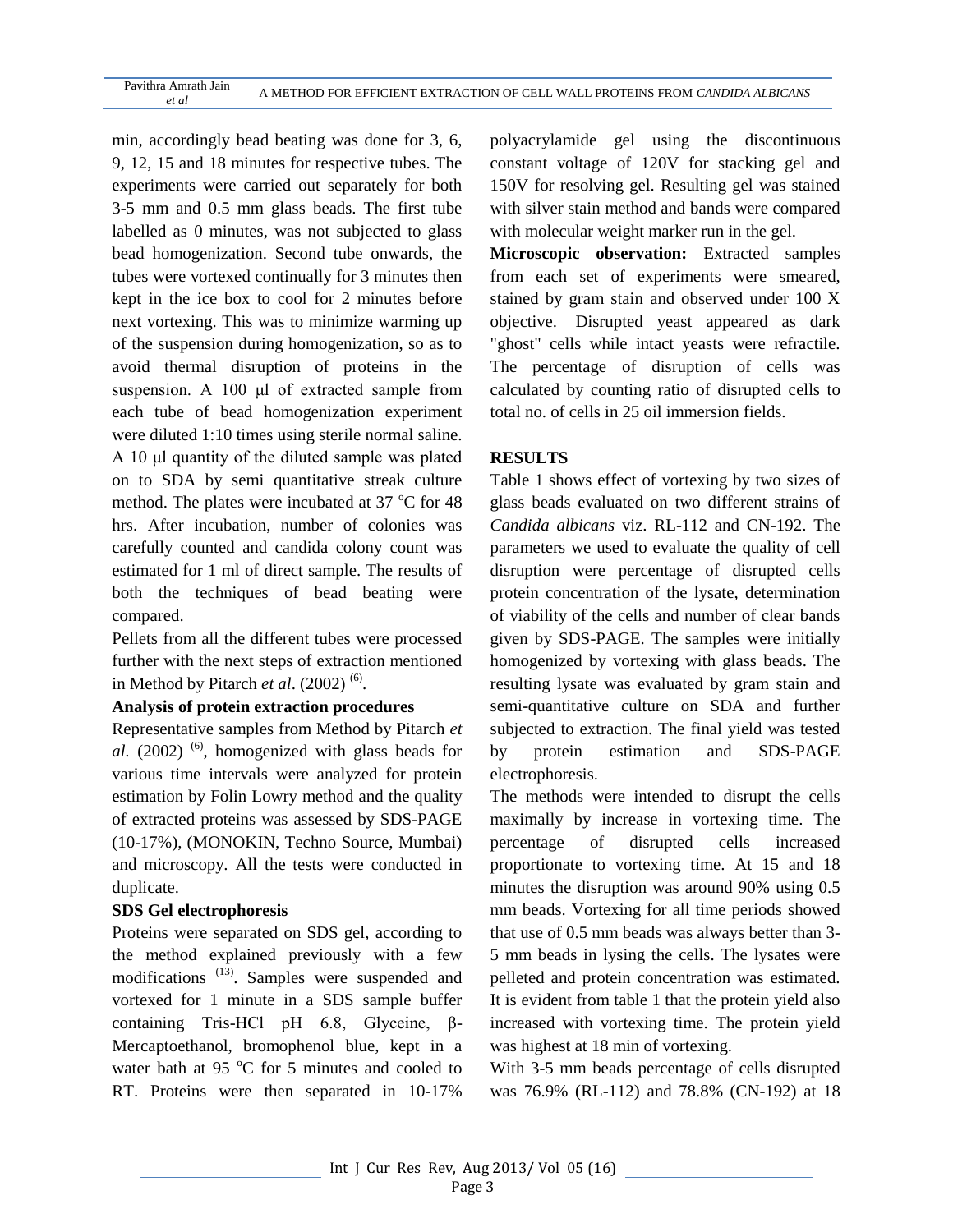minutes of homogenization. At 18 minutes of homogenization with 0.5 mm beads, 99.4% of cells in CN-192 and 92.0% in RL-112 showed disruption and the band quality was better.

Better lysis and better recovery of cell wall proteins at 18 min of disruption is reflected by scanty or no growth from the lysate on SDA and more number of bands on SDS-PAGE. The strain CN -192 gave no growth after 18 min of vortexing indicating complete lysis. The same was reflected on SDS-PAGE as the number of bands was 34, the maximum recorded in the present study.

#### **DISCUSSION**

Pavithra Amrath Jain

Cell wall proteins act as major cell surface antigens that are recognized for adhesion by mucosal receptors to begin the infection process. Serotype A and B of *C. albicans* differ in cell wall mannoprotein structure  $(14)$ . Candida cell walls possess an electron dense outer layer having mannoproteins and the electron transparent inner layer formed of β 1-3 glucan and chitin. Mannoprotens give porocity to the cell wall. Specific manoproteins are synthesized during the hypheal mophogenesis. Chitin is glycosidecally linked to non-reducing ends of β-1-3 glucan and β-1-6 glucan  $(14, 15)$ . Hyphal forms carry significantly higher chitins as the organization of the cell wall is under the influence of morphogenetic codes  $(2)$ .

Candida cell wall proteins have been extracted using different methods by different workers. The starting material and the method used for cell wall protein extraction influences final outcome or quality of extracted proteins. Studies have been carried out on various source materials like intact cells, cell wall extracted by cell disruption and proteins secreted into medium when protoplasts are synthesizing their cell walls  $(5-9)$ . The method used in the present study was based on breakage of cells to isolate cell wall protein.

In the method by Pitarch *et al.* (2002)<sup>(6)</sup> detergents were used to disrupt the cell wall. We observed excessive retention of intact candida cells in the

lysate on storage which was indicating incomplete lysis of the cells by this method. The intact cells can act as artifact in SDS PAGE gels <sup>(16)</sup>. The lysis of intact cells can release cytosolic proteins affecting the purity of the cell wall protein extract. Therefore, complete breakage of all intact cells is crucial in the cell wall protein extraction. Pitarch *et al.*  $(2002)^{(6)}$  also have explained the need for complete mechanical disruption of the cells, not to leave behind intact cells, since subsequent enzymatic extraction in the later step can cause lysis of these intact cells and contaminate cell wall lysate with intracellular materials <sup>(6)</sup>. We, therefore, tried standardisation of bead beating step using 0.5 mm and 3-5 mm glass beads. We ran the beating over different time intervals and found that 0.5 mm glass beads used over 18 minutes in a simple vortexer gives best results. After homogenization the lysate was extensively washed with decreasing concentration of NaCl, to remove extracellular or cytosolic proteins attached through electrostatic forces  $(6)$ . The lysis of the candida cells was found to be >90% at 18 minutes of vortexing by 0.5 mm glass beads. The band quality and number on SDS-PAGE by the 0.5 mm bead beating was superior to using 3-5 mm beads over the same time period.

Mechanical methods are commonly used to disrupt fungal cell walls, with the combination of other methods. Klimerck *et al.* (2011) worked upon chemical, mechanical and osmotic shock in disrupting fungal cell wall and suggested that bead milling lead to better results in obtaining cell free extracts containing high concentration of soluble proteins, however for particular species further adjustments are required $^{(17)}$ . However, Okunghowa *et al.* (2007) suggested that the mechanical methods like sonication, French pressure cell press give good protein yield but glass beads provides a lesser quantity of protein and lead loss of protein activity <sup>(18)</sup>.

Standardization of glass bead homogenization has to be done carefully with maintaining correct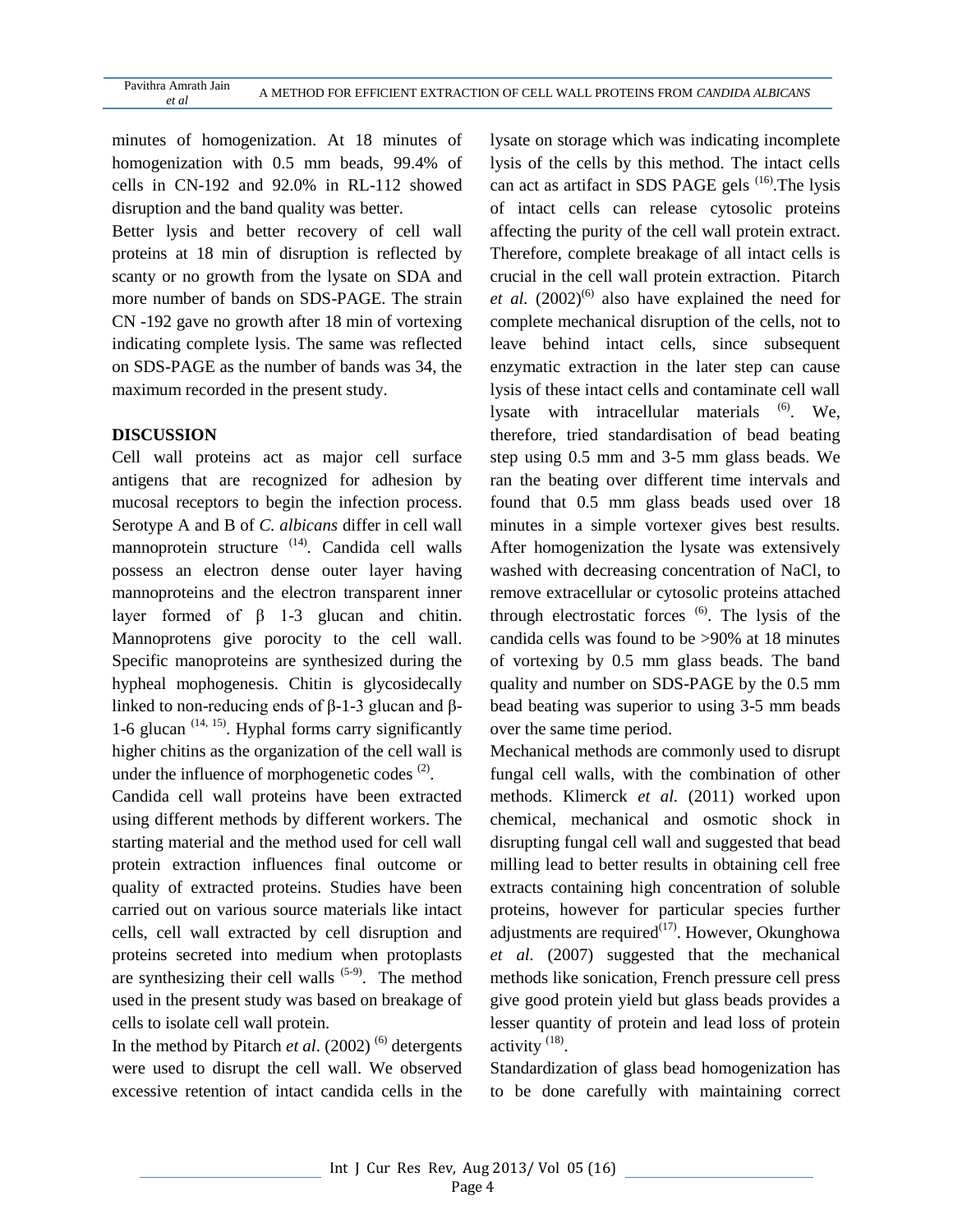quantity of cells subjected to homogenization. Ratio of cells Vs glass beads, size of the glass beads and time for vortexing needs to be carefully standardized. Kessler et al (1959) had obtained clean cell wall by beating the cells with glass beads in a blender for 90 minutes aided by treatment with  $0.25$  M sucrose solution  $(19)$ . In the original method of Pitarch *et al.* (2002) mechanical disruption of candida cells by bead beating, for 10 minutes with 30 S pulse in a bead beater was used <sup>(6)</sup>. We used simple vortex mixer, due to the unavailability of bead beater and sequentially increased homogenization time to test the efficacy of cell disruption.

Pitarch *et al.* (2002) have suggested overnight NaOH extraction for the release of enriched fractions of proteins directly linked to 1-3 glucan through their o-glycoside chains or other alkali sensitive linkages  $(6)$ . They also have suggested simultaneous the enzymatic treatment using quantazyme and exochitinase  $(7)$ . Since it was also shown by Kessler *et al.* (1959) that treatment with alkali can cause degradation of proteins linked with carbohydrates and lectin like proteins, we omitted the alkali extraction step  $(19)$ . The enzymes can release glycolytic enzymes tightly trapped within glucan-chitin complex  $(6)$ . In contrast to this, Klis *et al.* (2007) suggested use of high concentration of detergents to perturb plasma membrane and release cytosolic proteins. According to them, use of low concentrations of detergents, sodium phosphate buffer at pH 8 and extraction at low temperature avoids contamination of cell wall protein extraction with cytosolic proteins (20). Feiz *et al.* (2006) did not use enzymes and detergents for the extraction but used instead, NaCl, low ionic strength buffer during extraction to prevent early release of cell wall proteins  $(8)$ . They showed that 78% proteins released by method by Pitarch *et al.* (2002), were intracellular proteins. However, Pitarch *et al.* (2002) demonstrated that, the proteins released by their method were from cell wall by showing

failure to detect Sec 14p antigens, through immunoblotting procedure. Sec 14p is a marker of cytosolic contamination (6). Casonova *et al.* (1992) biotinylated cell wall proteins during their growth stages, and performed extraction of cell wall proteins using β-mercaptoethanol and β-glucanses and confirmed extracted proteins to be of cell wall origin by doing extravidin alkaline peroxidase reaction in western blotting  $(5)$ . There are lot of researches conducted in the view of isolating cell wall proteins with avoiding cytosolic contamination. We intend to continue the studies with inclusion of a set of agents for detecting cytosolic proteins in our cell wall protein preparations and thus maximize the yield by continuous optimization of experiments.

## **CONCLUSIONS**

With the above findings we conclude that one can use method by Pitarch *et al.*  $(2002)^{(6)}$  for extraction of candida cell wall proteins with proper homogenization and lysis of the cells using glass beads. Since we used simple vortexer for homogenization this method can be easily adopted by laboratories not having sophisticated bead beaters or blenders or sonicators.

## **REFERENCES**

- 1. Scully C, El-Kabir M, Samaranayake LP. Candida and oral candidosis: a review. Crit Rev Oral Biol Med 1994; 5: 125-57.
- 2. Chaffin WL, López-Ribot JL, Casanova M, Gozalbo D, Martínez JP. Cell wall and secreted proteins of *Candida albicans*; identification, function, and expression. *Microbiol Mol Biol Rev.* 1998; 62(1): 130-80.
- 3. de Groot PW, de Boer AD, Cunningham J, Dekker HL, de Jong L, Hellingwerf KJ, de Koster C, Klis FM. Proteomic analysis of Candida albicans cell walls reveals covalently bound carbohydrate-active enzymes and adhesins. Eukaryotic Cell. 2004; 3(4): 955-65.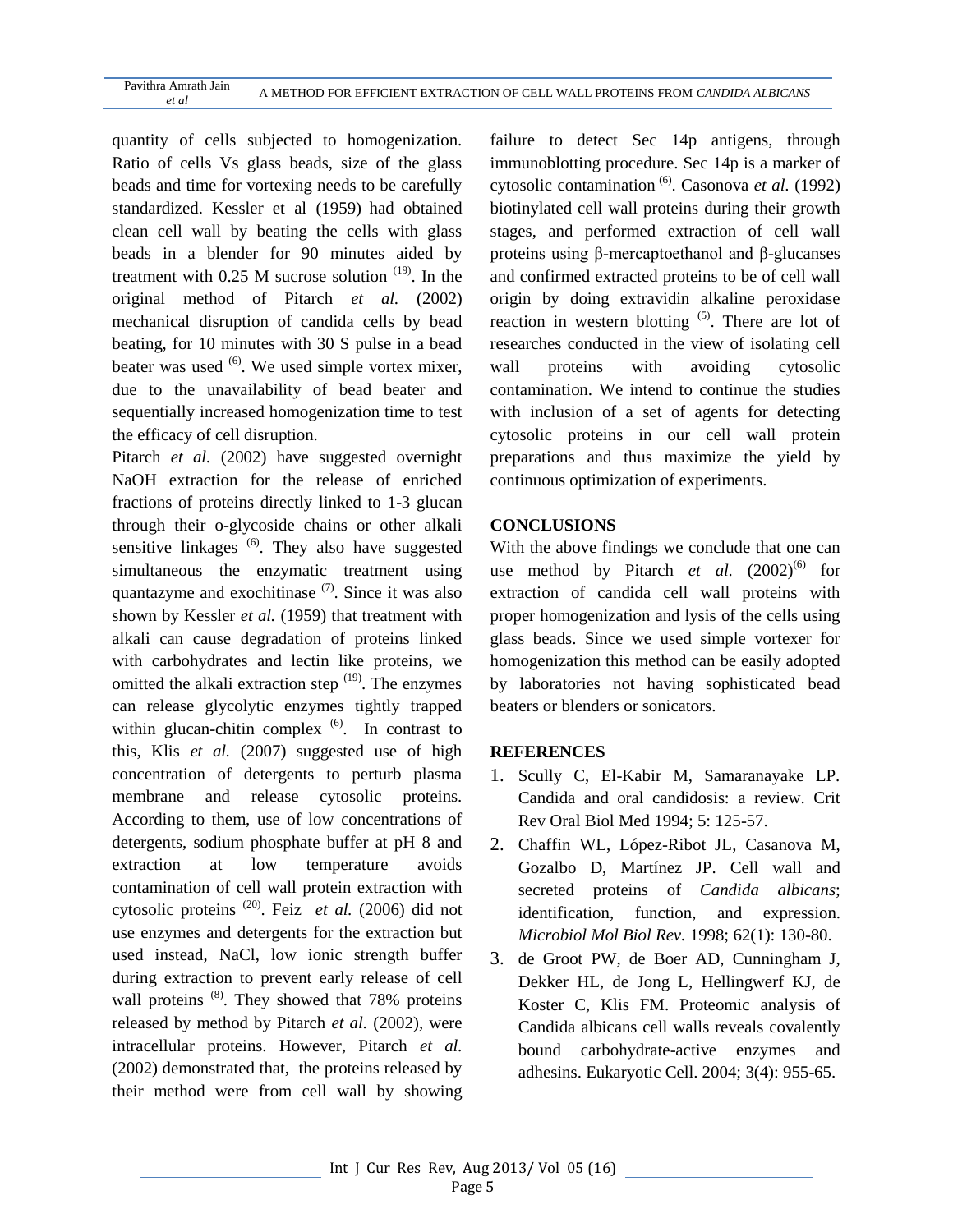- 4. Marcilla A, Valentín E, Sentandreu R. The cell wall structure; developments in diagnosis and treatment of candidiasis. Int Microbiol. 1998; 1(2): 107-16.
- 5. Casanova M, Lopez-Ribot JL, Martinez JP, Sentandreu R.. Characterization of cell wall proteins from yeast and mycelial cells of *Candida albicans* by labelling with biotin; comparison with other techniques. Infect Immun. 1992; 60(11): 4898-906.
- 6. Pitarch A, Sánchez M, Nombela C, Gil C. Sequential fractionation and two-dimensional gel analysis unravels the complexity of the dimorphic fungus *Candida albicans* cell wall proteome. Mol Cell Proteomics*.* 2002; 1(12): 967-82.
- 7. Feiz L, Irshad M, Pont-Lezica RF, Canut H, Jamet E. Evaluation of cell wall preparations for proteomics; a new procedure for purifying cell walls from Arabidopsis hypocotyls. Plant Methods. 2006; 27: 2-10.
- 8. Kapteyn JC., Dijkgraaf GJ., Montijin RC., and Klis FM. Glucosylation of cell wall proteins in regenerating spheroplasts of *Candida albicans*. FEMS Microbiol Lett. 1995; 128: 271-7.
- 9. Elorza MV., Rico H., Gozalbo D., and Sentandreu R. Cell wall composition and protoplast regeneration in *Candida albicans*. *Antonie Leeuwenhoek* 1983; 49: 457-69.
- 10. Lowry OH, Rosebrough NJ, Farr AL, Randall RJ. Protein measurement with the Folin phenol reagent. J Biol Chem. 1951; 193(1): 265-75.
- 11. Casanova M, Chaffin WL. Cell wall glycoproteins of *Candida albicans* as released by different methods. J Gen Microbiol. 1991; 137(5): 1045-51.
- 12. Mackie and McCartney, Practical Medical Microbiology.  $1^{4th}$  edition. 2006 Edited by J.G.Collee, A.G.Fraser, B.P.Marmion, A.Simmons."Centrifuges, colorimeters and

bacterial counts " by R.Brown, I.R.Poxton. P 845-52. Churchhill Livingstone Elsevier

- 13. Laemmli UK. Cleavage of structural proteins during the assembly of the head of bacteriophage T4. [Nature.](http://www.ncbi.nlm.nih.gov/pubmed?term=Cleavage%20of%20structural%20proteins%20during%20the%20assembly%20of%20the%20head%20of%20bacteriophage%20T4.%20Nature) 1970; 227(5259): 680-5.
- 14. Martínez JP, Gil ML, López-Ribot JL, Chaffin WL,. Serologic response to cell wall mannoproteins and proteins of *Candida albicans*. Clin Microbiol Rev. 1998; 11(1): 121-41.
- 15. Ruiz-Herrera J, Mormeneo S, Vanaclocha P, Font-de-Mora J, Iranzo M, Puertes I, Sentandreu R. Structural organization of the components of the cell wall from *Candida albicans*. Microbiology. 1994; 140: 1513-23.
- 16. Protein gel electrophoresis tips and troubleshooting guide, *aldrin.tripod.com/index-3.html.*
- 17. Klimek-Ochab M, Brzezińska-Rodak M, Zymańczyk-Duda E, Lejczak B, Kafarski P. Comparative study of fungal cell disruption- scope and limitations of the methods. Folia Microbiol (Praha). 2011; 56(5): 469-75.
- 18. F.I. Okungbowa, A.K. Ghosh, R. Chowdhury, P. Chaudhuri, A. Basu and K. Pa. Mechanical Lysis of *Candida* Cells for Crude Protein and Enzymatic Activity Estimation; Comparison of Three Methods. World Journal of Medical Sciences. 2007; 2 (2): 101-104.
- 19. Kessler G, Nickerson WJ. Glucomannanprotein complexes from cell walls of yeasts. J Biol Chem*.* 1959; 234: 2281-5.
- 20. Klis FM, de Jong M, Brul S, de Groot PW. Extraction of cell surface-associated proteins from living yeast cells. [Yeast.](http://www.ncbi.nlm.nih.gov/pubmed?term=Extraction%20of%20cell%20surface-associated%20proteins%20from%20living%20yeast%20cells) 2007; 24(4): 253.